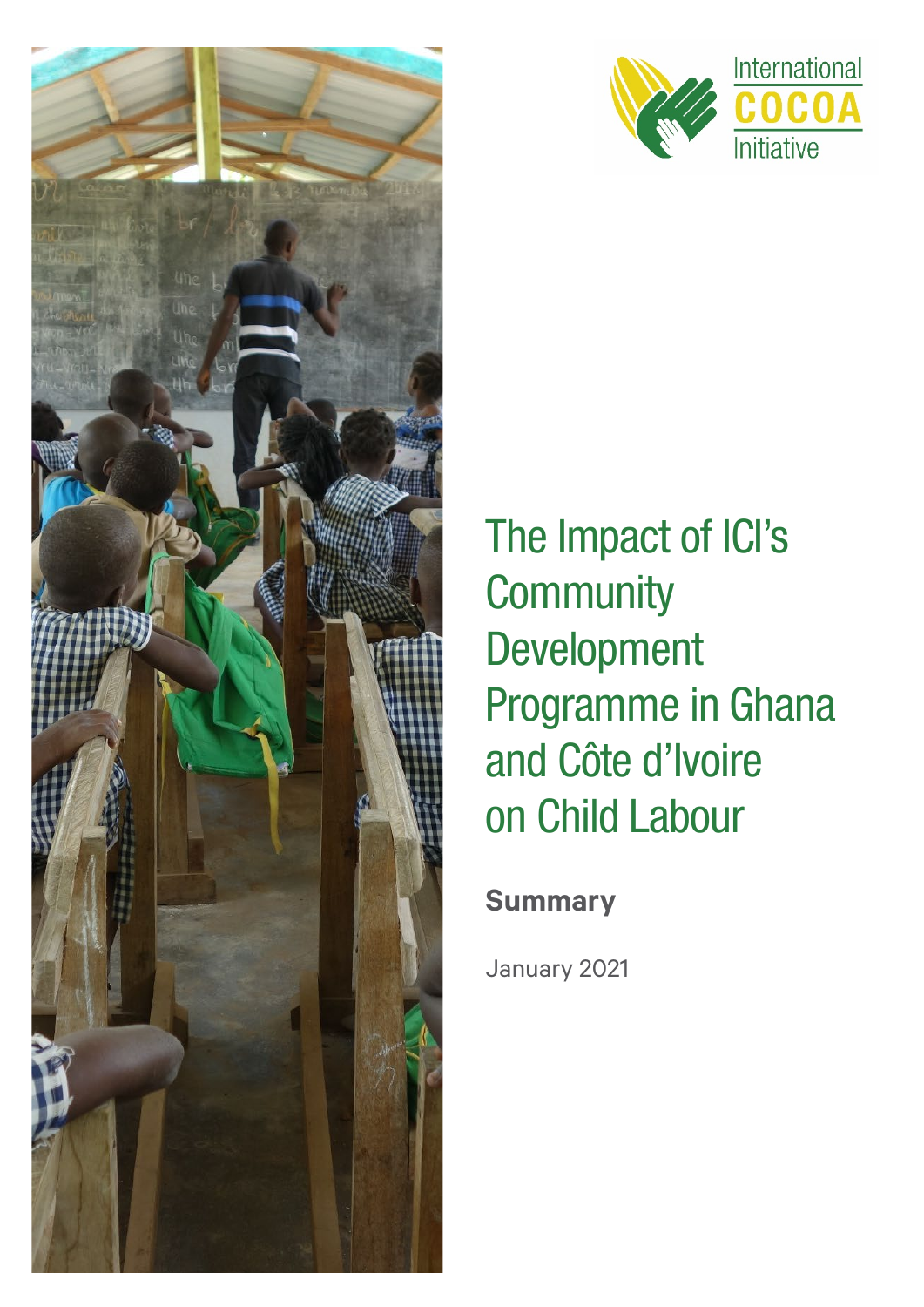## **SUMMARY**

Cocoa-growing communities in Côte d'Ivoire and Ghana face several development challenges, including limited access to quality education and basic health care services; weak physical infrastructure including roads, electricity and mobile telephone networks; dependence on a single livelihood source; and low agricultural productivity. Coupled with these is the involvement of children in hazardous activities in cocoa farming, which can affect their health and development and can also interfere with their school attendance. The International Cocoa Initiative (ICI) implemented a community development programme over 4 years (2015-2018) in cocoa-growing communities in Côte d'Ivoire and Ghana with the overall aim of improving these communities' capacity to protect children.

The study was conducted to complement an external evaluation of the ICI's community development programme, which assessed the impact of the programme at community level, e.g. by comparing changes in ICI-supported communities between 2015 and 2018 with changes in a similar set of non-assisted communities.<sup>[1](#page-1-0)</sup> The evaluation concluded that the programme brought several positive impacts to the assisted communities, especially in relation to education, community mobilisation and women's empowerment, but it did not measure the impact of the programme on child labour.

This paper assesses the impact of ICI's Community Development Programme on the prevalence and severity of hazardous child labour by comparing data collected from the assisted communities to a selection of non-assisted communities in the same geographic areas.

The study uses child labour data from 504 households in 41 communities in Côte d'Ivoire (21 programme and 20 control communities), and 446 households in 24 communities in Ghana (14 programme and 10 control communities, collected in January 2019.

We examine five different outcome indicators in relation to child labour: : a child-level indicator of whether a child is engaged in hazardous work; a household-level indicator of whether any child in the household is engaged in hazardous work; the number of different hazardous tasks a child engaged in; and for children aged 12 years or older, the number of hours per day, and the number of days per week the child engaged in hazardous tasks; $<sup>2</sup>$  $<sup>2</sup>$  $<sup>2</sup>$ </sup> and whether a child was enrolled in school.

To account for differences between programme and control communities, the study uses data on community-level indicators from ICI's PCCF tool (Protective Cocoa Community Framework, a community profiling and needs assessment tool), collected before the programme started in 2015 in programme and control communities.

Since community selection for the programme was informed by a set of community indicators, some of which may also be correlated with child outcomes, we expect that child labour prevalence would differ between programme and control communities even in the absence of the programme. To address community selection bias in our

<span id="page-1-0"></span><sup>&</sup>lt;sup>1</sup> BIRD (2020) [External Evaluation of ICI's Community Development Programme, 2015-2018](https://cocoainitiative.org/wp-content/uploads/2020/05/ICI_External-evaluation-of-community-development-programme_report_EN.pdf)

<span id="page-1-1"></span><sup>&</sup>lt;sup>2</sup> These two indicators are calculated only for children aged 12 years or older because it is very difficult for younger children to provide reliable estimates on how long they have been doing hazardous work.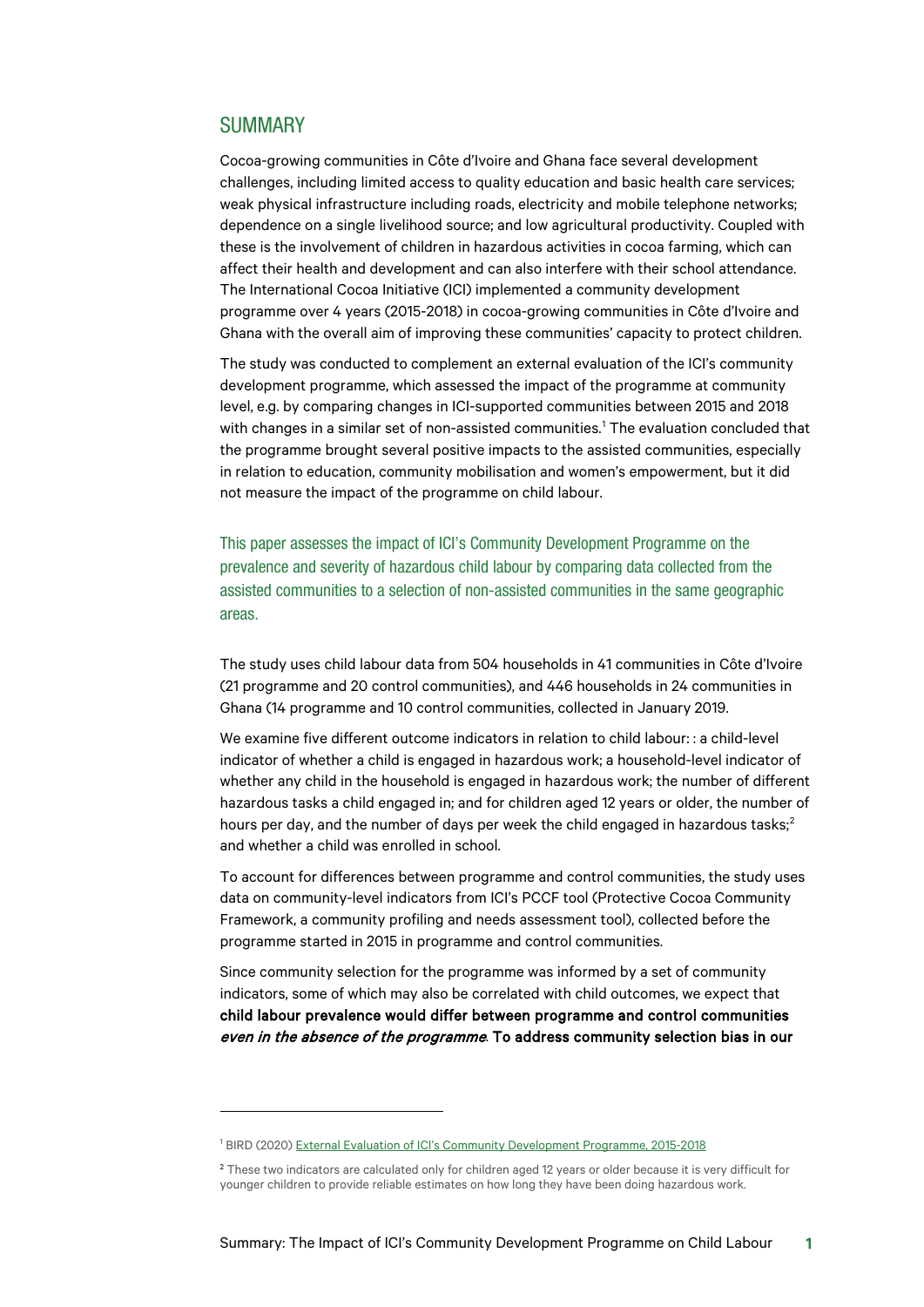sample, we apply *propensity score matching* to establish a comparable reference group from our control communities, using the available baseline community data.

#### **Côte d'Ivoire**

When we look at the prevalence of child labour in communities in Côte d'Ivoire, we estimate that the programme has:

- reduced the prevalence rate of hazardous child labour in programme communities in Côte d'Ivoire by 10.6 percentage points, from an estimated 62% in control communities down to an estimated 51% in ICI assisted communities. This corresponds to a 17% reduction in the prevalence of hazardous child labour.
- reduced the proportion of households with at least one child doing hazardous work by 12 percentage points in ICI assisted communities, from an estimated 75% in control communities to an estimated 63% in ICI assisted communities, corresponding to a 16% reduction in hazardous child labour at household level.

The estimated effects on prevalence are statistically significant at the 10% level (in other words, the likelihood for these results to occur in these data by chance if such an effect was *not* present is lower than 10%).

When we look at the programme's impact on the severity of child labour in Côte d'Ivoire, our data indicate that the programme has:

- reduced the average number of different hazardous tasks children do from an estimated 1.3 in control communities to 1.1 in ICI assisted communities;
- reduced the number of hours children spend working on hazardous tasks in cocoa on a working day from an estimated 4'22h in control communities to an estimated 3'13h in ICI assisted communities (amongst children aged 12 years or older), corresponding to a 26% decrease in hours worked;
- reduced the average number of days per week on which a child works from an estimated 2.0 days in control communities to an estimated 1.8 days in ICI assisted communities (amongst children aged 12 years or older), corresponding to a 10% reduction in the number of days on which a child worked per week;
- increased school enrolment from an estimated 69% in control communities to an estimated 84% in ICI assisted communities, corresponding to a 22% increase.

The estimated effects on child labour severity are estimated with lower precision on a reduced sample.

### **Ghana**

When we look at the **prevalence of child labour** in communities in Ghana, our estimates suggest:

- a decrease in the prevalence of hazardous child labour among children in programme communities, although this estimate is not statistically significant.
- a decrease in the prevalence of child labour at *household* level, although this estimate is not statistically significant.

The fact that our data do not allow us to find statistically significant effects on child labour prevalence in Ghana is partly explained by the relatively small sample size: a substantial share of control communities had to be discarded from the Ghana sample for lack of comparability to the programme communities.